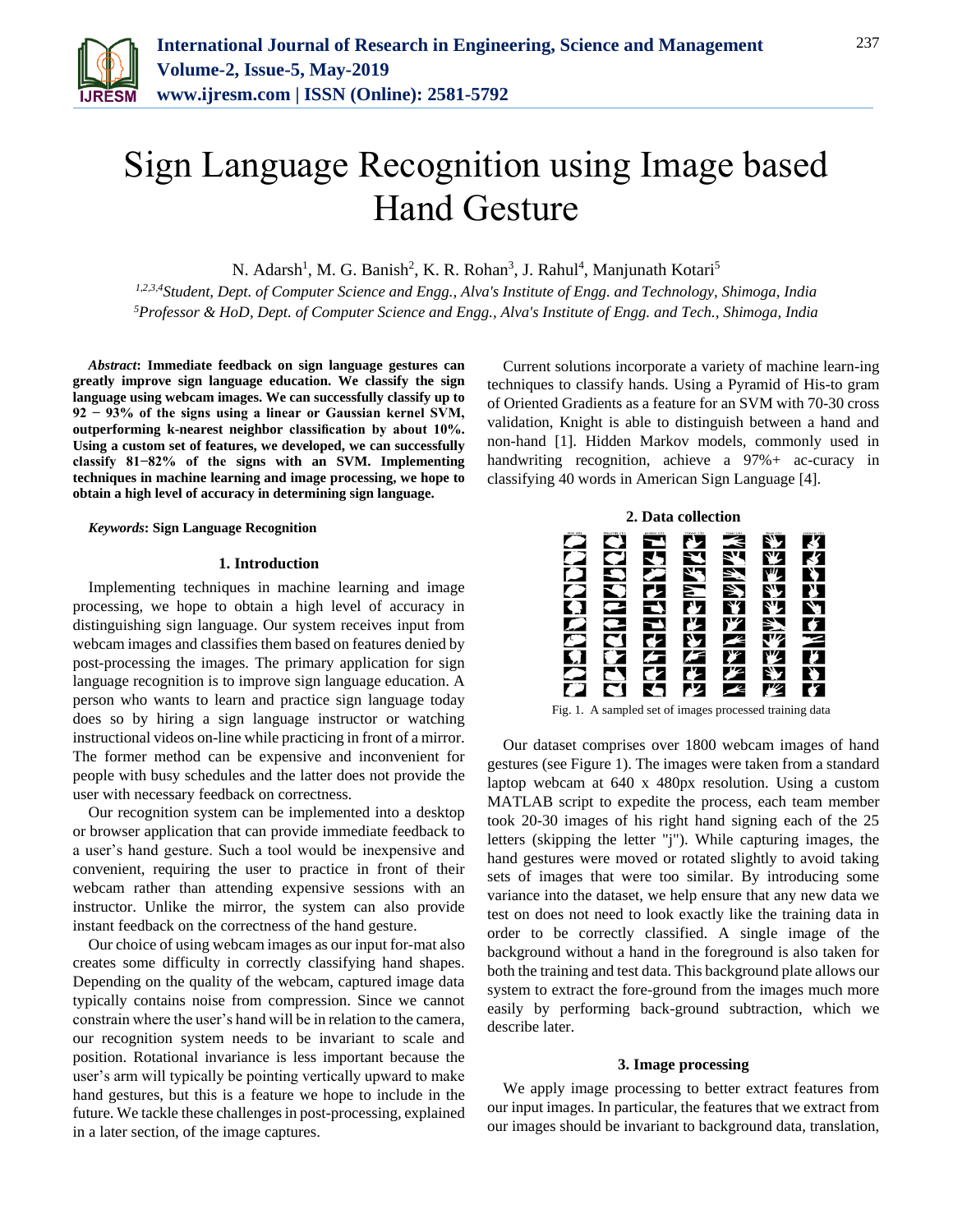

scale, and lighting condition.



Fig. 2. Image processing timeline. We start with a raw image (a), subtract the background (b), binarize (c), remove small white and black holes (d), remove white patches and crop the hand (e), cut out the wrist (f), normalize the hand size (g).

First, images are converted to grayscale. While this makes other operations much more simple and quicker to compute, we lose colour information from the original images. Since our system needs to be lighting invariant, the colour information should actually be ignored because we cannot rely on the coloration of the hand to be consistent between test and training image data. Since the background data is not relevant and should not be trained nor tested against, we remove the background from the foreground. By subtracting the background image from an input image, we and the intensity changes of each pixel. Intensity changes above some threshold are classified as foreground pixels and the remaining pixels are background pixels. The threshold was set to ensure that hand pixels would not be subtracted out.

The next step is to get the silhouette of the hand. The image is binarized by setting all non-black pixels to white (1) and leaving the remaining pixels as black (0). We remove holes and remove all but the largest connected components to get a single, solid silhouette of the hand. We normalize the translation and scale by relying on some assumptions about the wrist. First, we locate the wrist by starting from the bottom-most row, assuming the hand protrudes from the bottom edge of the image, and checking the width of the arm in each row until the width reaches its minimum, which is assumed to be the wrist location. The hand is repositioned such that the wrist is centered at the bottom of the image and padded by a factor dependent on the wrist width to t into a square. The final image is resized into a 20 x 20px image, forming a 400-member feature vector. The full erect of processing can be seen in Fig. 2.

# **4. Approach**

Our overall approach to the classification problem is summarized in Fig. 3.

After obtaining our full data set, we the data and split into 85%=15% train/test, which still leaves us with over 250 test examples. Since it's not obvious which image size will provide the most distinguishing features, we varied the resized image dimension and examined the 10-nearest neighbour test error. We and that a 20 x 20px image is optimal, and these results are summarized in the Cross-Validation subsection. Once we have an optimal image size, we run 10-fold cross-validation on the train examples to determine optimal SVM parameters C and (for the Gaussian kernel). Given an optimal set of parameters, we then train on the full training set, forming a training model, and test on the test set.



**5. Results**

# *A. Pixel features*

#### *1) Image scaling*

To determine the optimal image dimensions to use for classification, we ran k-nearest neighbor (with  $k = 10$ ) classi cation on our full test set with pixel dimensions = [10 20 30 40 50]. We chose to use k-nearest neighbor classi cation rather than SVM since using an SVM would require tuning model parameters for each pixel dimension, significantly complicating the cross validation. The results can be seen in Figure 4.



We and that 10 pixels is not enough to robustly classify among the signs, as expected. When scaling the image down that severely, many distinguishing features are lost. 20- and 30 pixel image dimensions have improved performance (error around 16%, and the 50-pixel image dimension has the best performance. We chose to use 20 x 20-pixel images because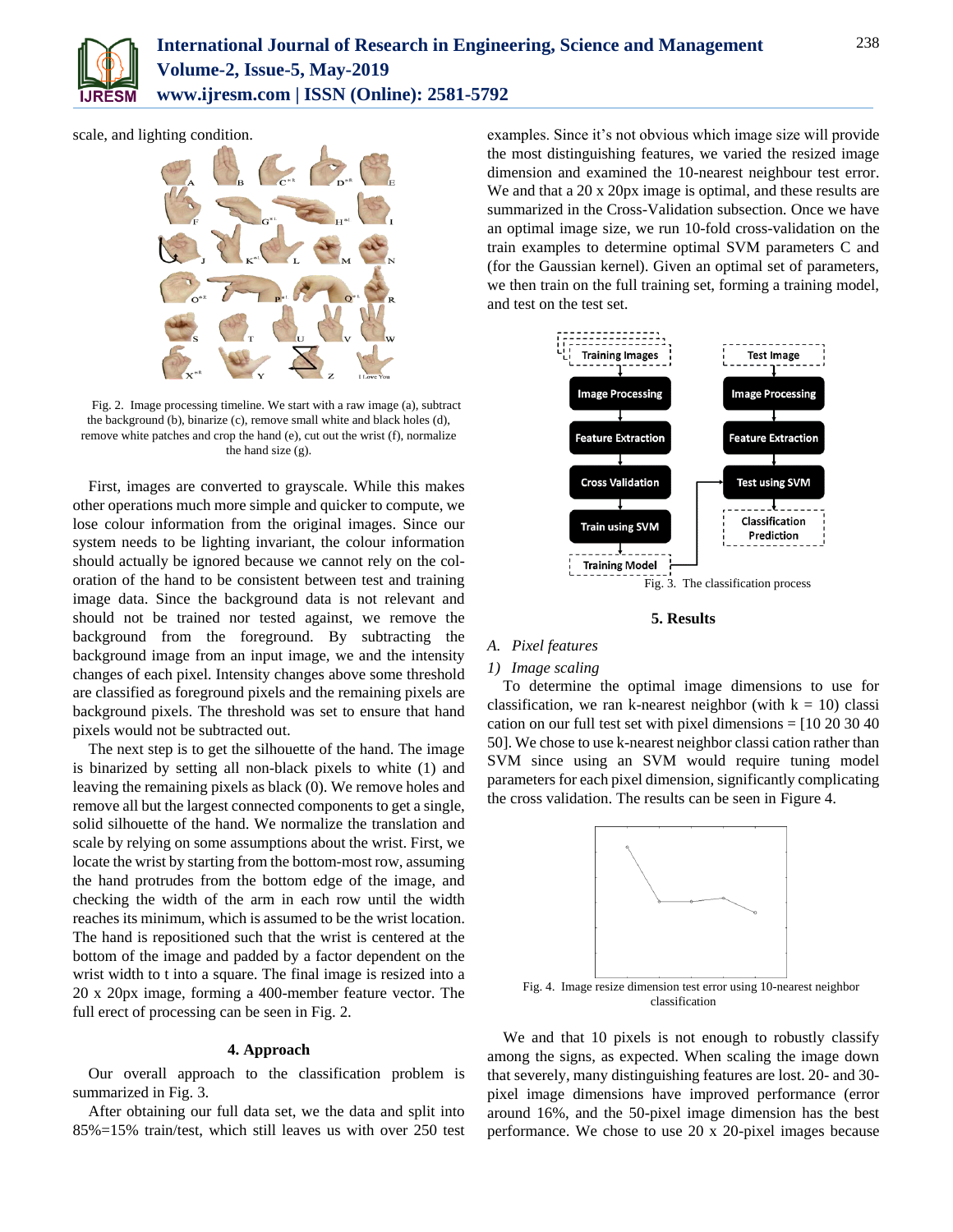

# **International Journal of Research in Engineering, Science and Management Volume-2, Issue-5, May-2019 www.ijresm.com | ISSN (Online): 2581-5792**

enough distinguishing features should remain and we can later out some noise by scaling down to that size. In addition, with a training set of around 1500 images, we could ensure that our number of features (400) was still significantly smaller than the training set size.

### *B. Cross validation*

After creating the feature vectors for all of our test and train examples, we ran 10-fold cross validation to determine the optimal soft margin parameter C and the Gaussian parameter (for the Gaussian kernel). We used a log2 space search (in either 1 or 2 dimensions) and picked the parameter (or parameter pair) with the highest cross validation accuracy. In general, we run a coarse search, and if necessary, a research. For example, the search for optimal C, parameters are shown in Fig. 5.



Fig. 5. The cross-validation accuracy for a range of Gaussian kernel SVM parameters

# *C. Classification results*

| Pixel feature classification results |               |       |               |       |  |  |
|--------------------------------------|---------------|-------|---------------|-------|--|--|
|                                      | C.V. accuracy |       | Test accuracy |       |  |  |
| Classifier                           | 12.           | 25    | 12            | 25    |  |  |
|                                      | signs         | signs | signs         | signs |  |  |
| Linear                               | 97.2%         | 90.8% | 98.6%         | 92.4% |  |  |
| kernel                               |               |       |               |       |  |  |
| Gaussian                             | 98.3%         | 92.4% | 98.6%         | 93.5% |  |  |
| kernel                               |               |       |               |       |  |  |
| k-                                   | N/A           | N/A   | 93.0%         | 84.8% |  |  |
| nearest-                             |               |       |               |       |  |  |
| neighbour                            |               |       |               |       |  |  |

Table 1

The Gaussian kernel slightly outperforms the linear kernel SVM when testing the full 25 sign set, but they are both 98:6% accurate on the condensed 12 sign set. They both outperform the baseline k-nearest neighbor classifier (with  $k = 10$ ). Our test error is actually slightly lower than the cross-validation error, which seems somewhat anomalous. The likely explain-nation is that when we randomly our data and split into training and test sets, the training set happened to get a disproportionate amount of poor examples.

# *D. Learning curve*

To get an idea of how well our algorithm was learning, we plotted the learning curve, seen in Fig. 6.



The plot shows an asymptotic decrease in the test error, coupled with a slow increase in the training error as the training set size increases. It appears that we have a high variance situation - lots of features and not enough training examples. Since our train error is fairly low, high bias is not a problem.

#### **6. Custom features**

To compare the performance of our pixel-based feature vector, we also created a 13-feature vector from the images. To collect the features, we used the normalized (but not resized) image, as in Fig. 2 (g), except with the hand pixels in grayscale. Three features we collected were the relative area, height and width of the normalized hand. We also deter-mined the width of the top of the hand and the gap in the top the hand. These two features could be useful in telling us how many fingers that the user was holding up. Running the Fourier transforms provides a rough alternative to edge detection. The edges are primarily caused by the fingers, so the position of the fingers in the hand gives a unique spectral signature which can be used to recognize the sign.

The classification results using our custom features can be seen in Table 2.

| Table 2                                      |               |       |               |       |  |  |  |
|----------------------------------------------|---------------|-------|---------------|-------|--|--|--|
| <b>Custom Feature Classification Results</b> |               |       |               |       |  |  |  |
|                                              | C.V. accuracy |       | Test accuracy |       |  |  |  |
| Classifier                                   | 12            | 25    | 12            | 25    |  |  |  |
|                                              | signs         | signs | signs         | signs |  |  |  |
| Linear                                       | 93.8%         | 78.8% | 98.2%         | 82.3% |  |  |  |
| kernel                                       |               |       |               |       |  |  |  |
| Gaussian                                     | 96.8%         | 85.7% | 86.1%         | 81.2% |  |  |  |
| kernel                                       |               |       |               |       |  |  |  |
| k-                                           | N/A           | N/A   | 92.7%         | 78.0% |  |  |  |
| nearest-                                     |               |       |               |       |  |  |  |
| neighbour                                    |               |       |               |       |  |  |  |

With our custom features, the Gaussian kernel is actually less effective than the linear kernel, suggesting that some over thing is taking place in the higher dimensional feature space. We have a higher test accuracy than C.V. accuracy for the linear kernel, but not for the Gaussian kernel, which is di cult to explain. The linear kernel SVM outperforms the 10-nearest neighbor classifier for both sign sets.